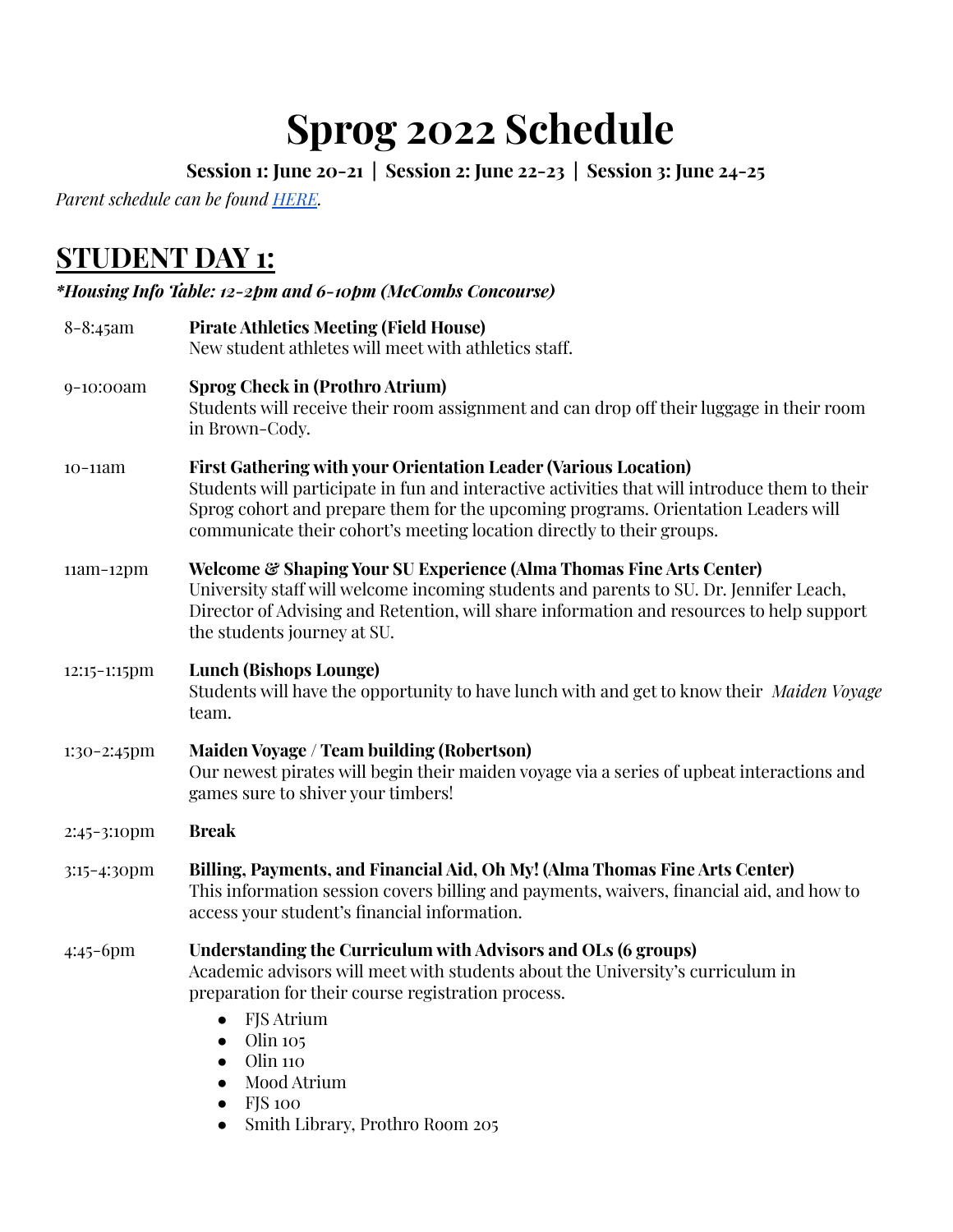| $6 - 7:3$ opm | Find My Friends Dinner (Mabee Commons, Red & Charline McCombs Campus Center)<br>Students will be able to sit at tables based on common interests. The offices of Diversity<br>Education, Health Education, Mosaic, and Spiritual & Religious Life will also be available<br>on the Concourse to talk with students about how to get connected on campus. |
|---------------|----------------------------------------------------------------------------------------------------------------------------------------------------------------------------------------------------------------------------------------------------------------------------------------------------------------------------------------------------------|
| $7:30 - 9$ pm | <b>Residence Hall Open House</b>                                                                                                                                                                                                                                                                                                                         |
|               | Students will have the chance to tour Brown-Cody, Clark, and Ruter Halls in person and<br>take a virtual tour of Mabee Hall. Look for a Residence Life Tour Guide stationed at each of<br>the halls.                                                                                                                                                     |
| 7:30-10pm     | Nightlife @ SU (Cove, Bishops Lounge, Brown-Cody Lounge and Clark Lounge)<br>Students will engage in a variety of opportunities that will help them build community and<br>have fun! Choose your own adventure — Karaoke in The Cove, board games in the Bishops<br>Lounge, movie night in Clark Lounge, and arts & crafts in Brown-Cody Lounge.         |
| $10-10:30$ pm | <b>End of Day Wrap with Orientation Leaders</b><br>Students will meet with their Orientation Leader to reflect on their day and prepare for<br>Day 2 of Sprog. Orientation Leaders will communicate their cohort's meeting location<br>directly to their groups.                                                                                         |

## **STUDENT DAY 2:**

*\*Housing Info Table: 12-5pm (McCombs Concourse) \*SUPD Information Table: 2:30-5pm (McCombs Concourse)*

| $8$ -9 $am$         | <b>Residence Hall Checkout</b>                                                                                                                                                                                                                                                                    |
|---------------------|---------------------------------------------------------------------------------------------------------------------------------------------------------------------------------------------------------------------------------------------------------------------------------------------------|
|                     | Students should have all personal items removed from their residence hall rooms and have<br>turned in their key to a staff member on the first floor by 9am. We will be able to provide<br>limited luggage storage for those who do not have a vehicle on campus to place their<br>belongings in. |
| $8$ -9 $am$         | <b>Continental Breakfast (Olin Lounge)</b>                                                                                                                                                                                                                                                        |
| $9 - 9:45$ am       | Ask Anything! Student Panel with Orientation Leaders (Olin 110 and Olin 105)<br>Students will have the opportunity to submit questions to learn more from our current<br>students about life as a Pirate.                                                                                         |
| $10-11$ am          | Panel with the Professors (Alma Thomas Fine Arts Center)<br>Faculty will answer questions about curriculum, majors/minors, and high impact<br>experiences available through their departments.                                                                                                    |
| 11:15am-<br>12:15pm | <b>Group Advising</b><br>Students will meet with an advisor to discuss degree programs, courses, and experiences<br>students have the opportunity to engage in during their academic journey at Southwestern.                                                                                     |
|                     | <b>FJS</b> Atrium<br>$\bullet$<br>Olin 105<br>Olin 110<br>$\bullet$                                                                                                                                                                                                                               |